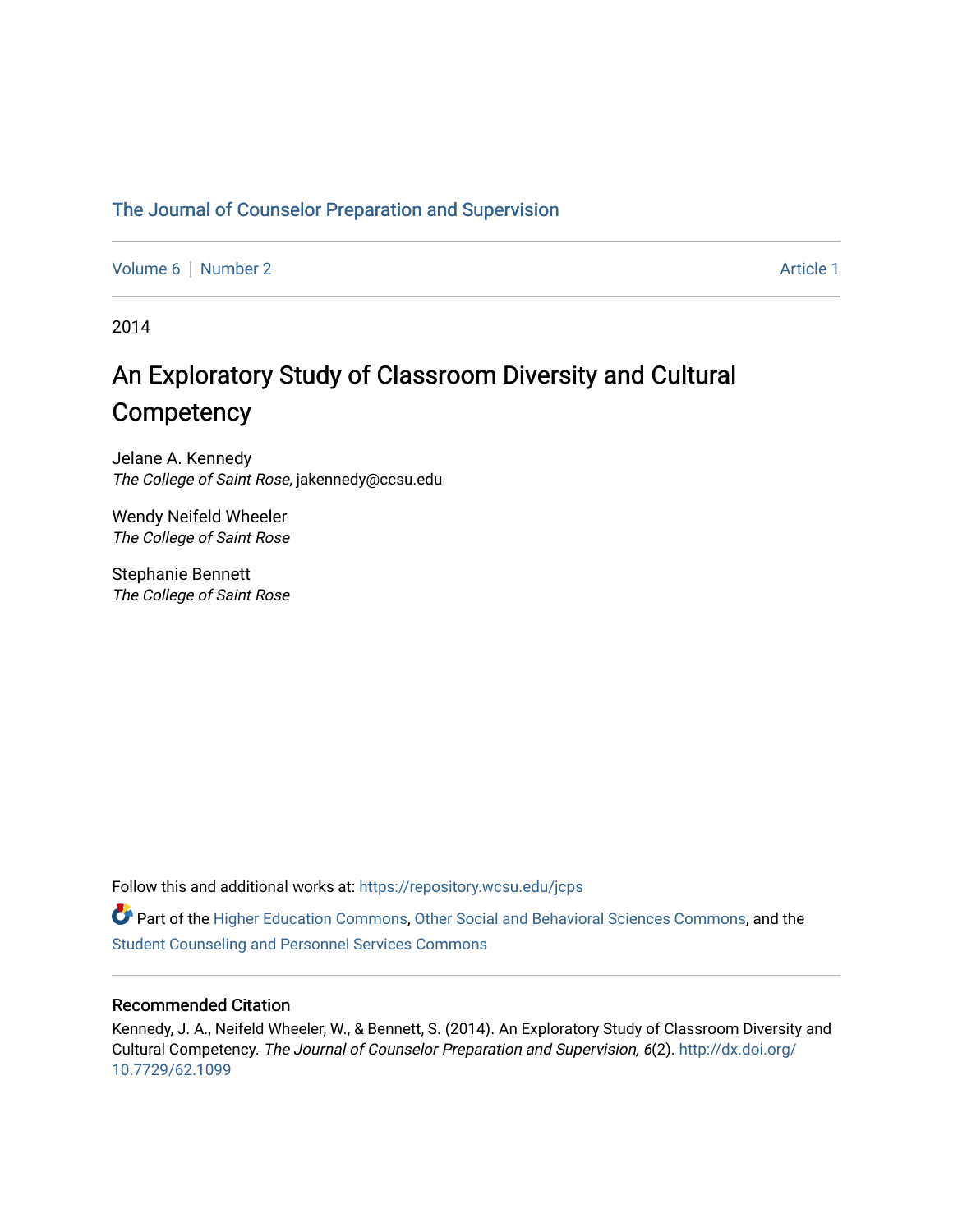## An Exploratory Study of Classroom Diversity and Cultural Competency

## **Abstract**

This exploratory study compares the effectiveness of multicultural training across two classrooms of counselors-in-training at a predominately white institution—one which was homogenous in class composition; the other which was diverse in class composition. Results indicated that there was a statistically significant difference between classrooms and that individual students demonstrated statistically significant change in perceived multicultural competence. Such findings highlight the need for ongoing research that explores influence of classroom composition on cultural competency training for counseling graduate students.

## Keywords

cultural competency, classroom composition, multicultural competence, counselor education

## Author's Notes

This research was supported by the Center for Citizenship, Race, and Ethnicity Studies (CREST) at The College of Saint Rose. Correspondence concerning this article should be sent to Jelane Kennedy at kennedyj@mail.strose.edu.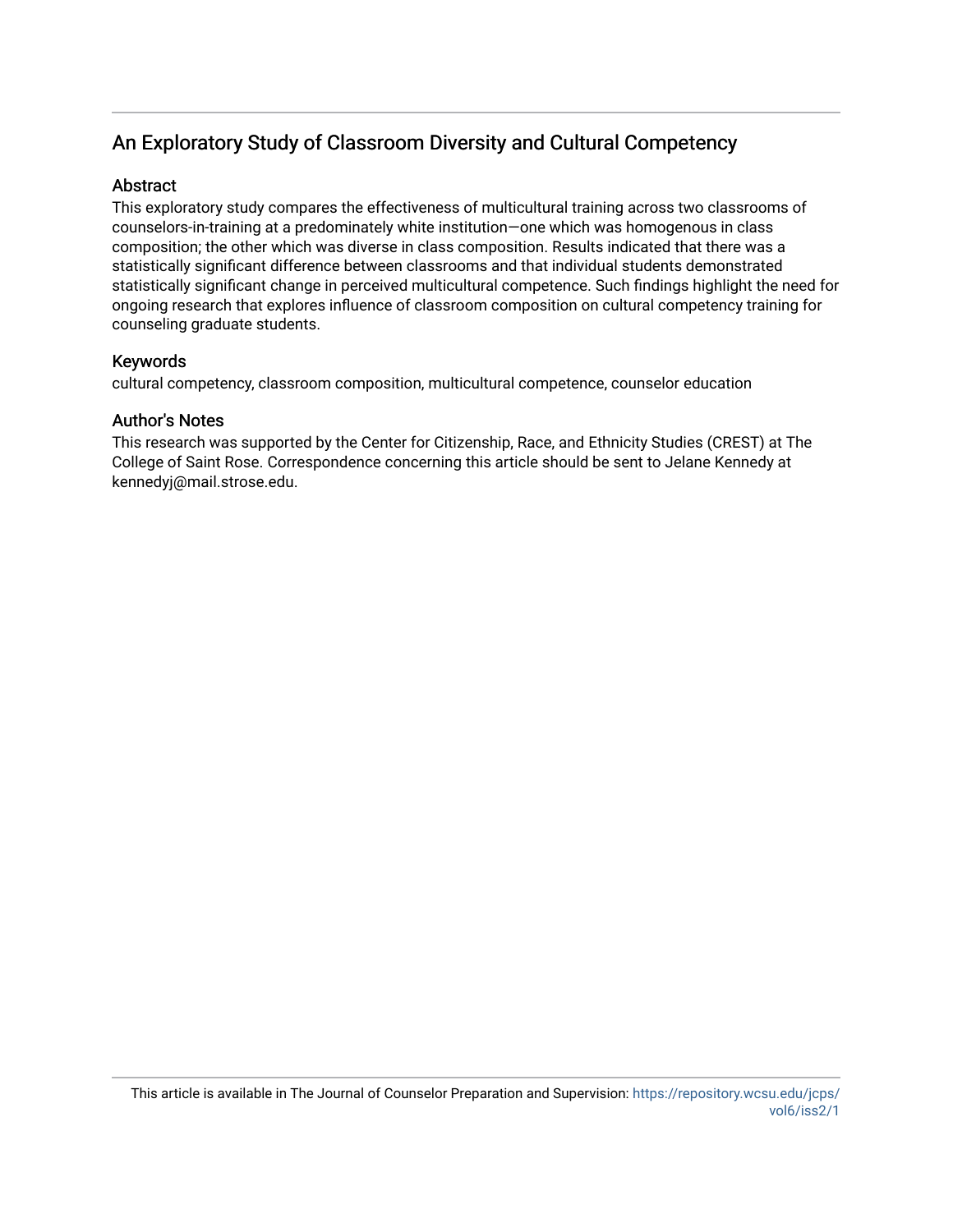For over three decades, the field of counselor education has been working to develop ways to help emerging professionals become more culturally competent. Sue's et al. (1982) position paper on cross-cultural counseling competencies has been repeatedly noted as serving as the initial impetus for valuing multicultural awareness, knowledge, and skills (Kim & Lyons, 2003; Ponterotto, Alexander & Grieger, 1995). The significance of multicultural understanding and sensitivity has also been formally acknowledged by the American Counseling Association Code of Ethics (ACA, 2014) and the Council for Accreditation of Counseling and Related Educational Programs (CACREP, 2009).

The paradigm shift away from utilizing a monocultural approach to counseling has influenced how educators assist counselors-in-training in the development of skills to work successfully within a culturally diverse community (Cartwright, Daniels, & Zhang, 2008; King & Howard-Hamilton, 2003). This mindset also has been influenced by the changes in U.S. demographics, particularly the growing number of racial and ethnic minorities (U.S. Bureau of Census, 2010). Counselors and educators both have recognized that these individuals may have unique needs in the counseling relationship (Atkinson, Morten, & Sue, 1998; Smith, Rodriguez & Bernal, 2011), while noting that the level of training emerging counselors receive regarding multicultural competency has been less than adequate (Smith, et al., 2011; Zalaquett, Foley, Tilotson, Dinsmore, & Hoff, 2008). In 1991, Lewis and Hayes stated, "As educators we have a responsibility to lead students to a heightened awareness of the importance of being empathetic and skilled in the realm of cross-cultural counseling" (p. 124). Twenty years later, Mattar (2011) again affirms that "a more diverse, culturally and linguistically competent and well-trained workforce" is needed to successfully engage today's diverse populations (p. 259).

Kiselica (1998) reported that students who enter the graduate school classroom may be at the early stages of cross-cultural development and may have an insufficiently developed multicultural lens. Students in King and Howard-Hamilton's study (2003) reported that "they are eager to gain more experience and skills in this area [intercultural experience] through their graduate preparation" (p. 129). Educators and faculty frequently respond to these varying degrees of progress by examining personal teaching methodologies, texts, supplemental reading materials and curriculum content (Reynolds, 1995; Zalaquett et al., 2008).

An additional and more challenging element to understand is the impact class composition has on the learning environment (Reynolds, 1995). Participants in Herdlein's (2004) study reported that increased opportunities for students to listen and speak with diverse populations may enhance multicultural proficiency. Abreu, Gim Chung, and Atkinson (2000) and Zalaquett, et al. (2008) argue that counseling programs should strive for a more diversified composition of students and faculty in order to have the greatest influence on multicultural development. Furthermore, Kelly & Gayles (2010) state, "The type and nature of opportunities graduate students have to interact with and dialog about cultural difference is key to preparing professionals who are prepared for multiculturally demanding positions" (p. 78). Additional research suggests that both interpersonal discussions between white students and students of color and the inclusion of culturally diverse guest speakers have an impact on students' development of cultural competence (Heppner & O'Brien, 1994; Tomlinson-Clarke, 2000). Junn (1994) summarized:

deepening students' multicultural knowledge and awareness affords them the potential of critically viewing the work and themselves from multiple, complex, and interrelated perspectives. It is precisely this heightened sense of self in relation to other, more global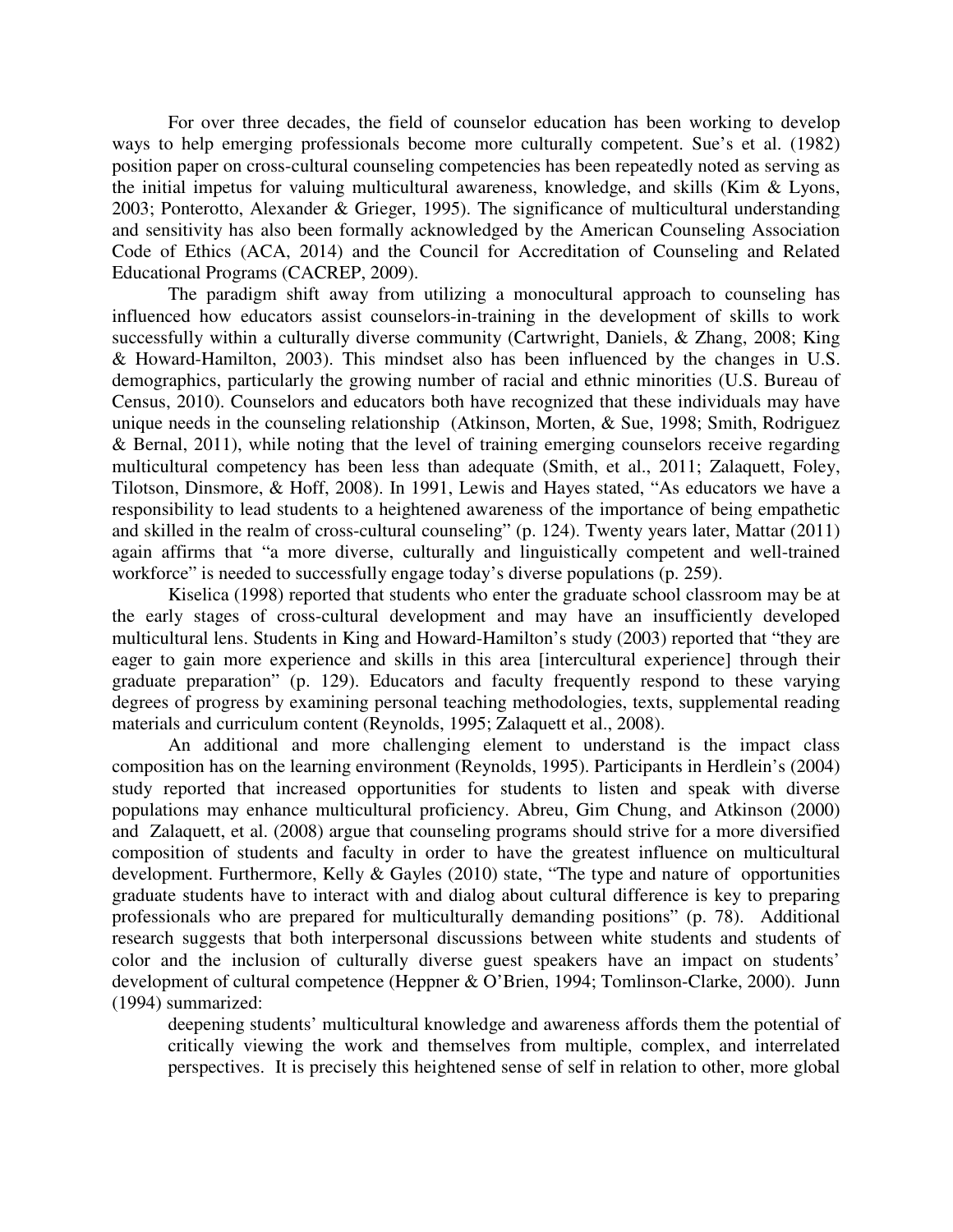context that sets the stage for potentially powerful insights and possibilities as those students set out to navigate both their professional and personal worlds (p. 130).

## **Purpose of Present Study**

The primary purpose of this exploratory study was to examine whether increased student diversity at a predominately white institution (PWI) in the classroom would have an impact on students' development of cultural competency. The investigators assessed whether students enrolled in one of two matched courses that had varied class composition (as it related to diversity) demonstrated a greater amount of improvement in cultural competency at the conclusion of a multicultural training course.

The hypotheses were:

**H1**: There is a statistically significant change between individual students' level of cultural competence (awareness, knowledge and skills) from the beginning of the semester of the Social and Cultural Foundations course to the end of the semester;

H<sub>2</sub>: There is a statistically significant difference in between Class A (class composition not diverse) and Class B (class composition diverse) in cultural competency (awareness, knowledge and skills) measured at the end of the semester.

**H3**: The amount of improvement demonstrated at the end of the semester on multicultural competencies of Class B (class composition diverse) would be statistically significant from the amount of improvement from Class A at the end of the semester.

#### **Method**

## **Sample**

A total of 39 students were enrolled in the two classes; one student dropped the class, one student did not fully complete the assessments, and two students chose not to participate in the study. Participants were 35 students (31 women and 4 men) enrolled in one of two parallel graduate level multicultural courses. The program does not use a cohort model. The principal investigator taught both sections of the Social and Cultural Foundations class utilizing the same syllabus, textbooks and course activities. One class was primarily homogeneous (Class A) and the second class was more heterogeneous (Class B) in class composition. All students were enrolled at a small private liberal arts college in the Northeast and were pursuing Master's degrees in counseling and college student affairs programs. A convenience sample was used; students through course registration self-selected into one of the two sections of the class as it met the students' scheduling needs. Information about the research project was introduced following the official drop/add period. The students represented four programs (School Counseling, Mental Health: Community, Mental Health: College and College Student Affairs).

## **The Social and Cultural Foundations Course**

The two classes met for 2.5 hours once a week over 15 weeks for a total of 37.5 hours of instructional time. Both classes followed the identical format with homework assignments, guest speakers, DVDs, readings from textbooks and classroom activities [i.e. small and large group discussion, lecture and a cultural simulation (Neville et al., 1996)]. The students were asked to select a focus group for the semester. The focus group was to be different from the student in some way (i.e. race, religion, sexual orientation) and was vetted with the instructor through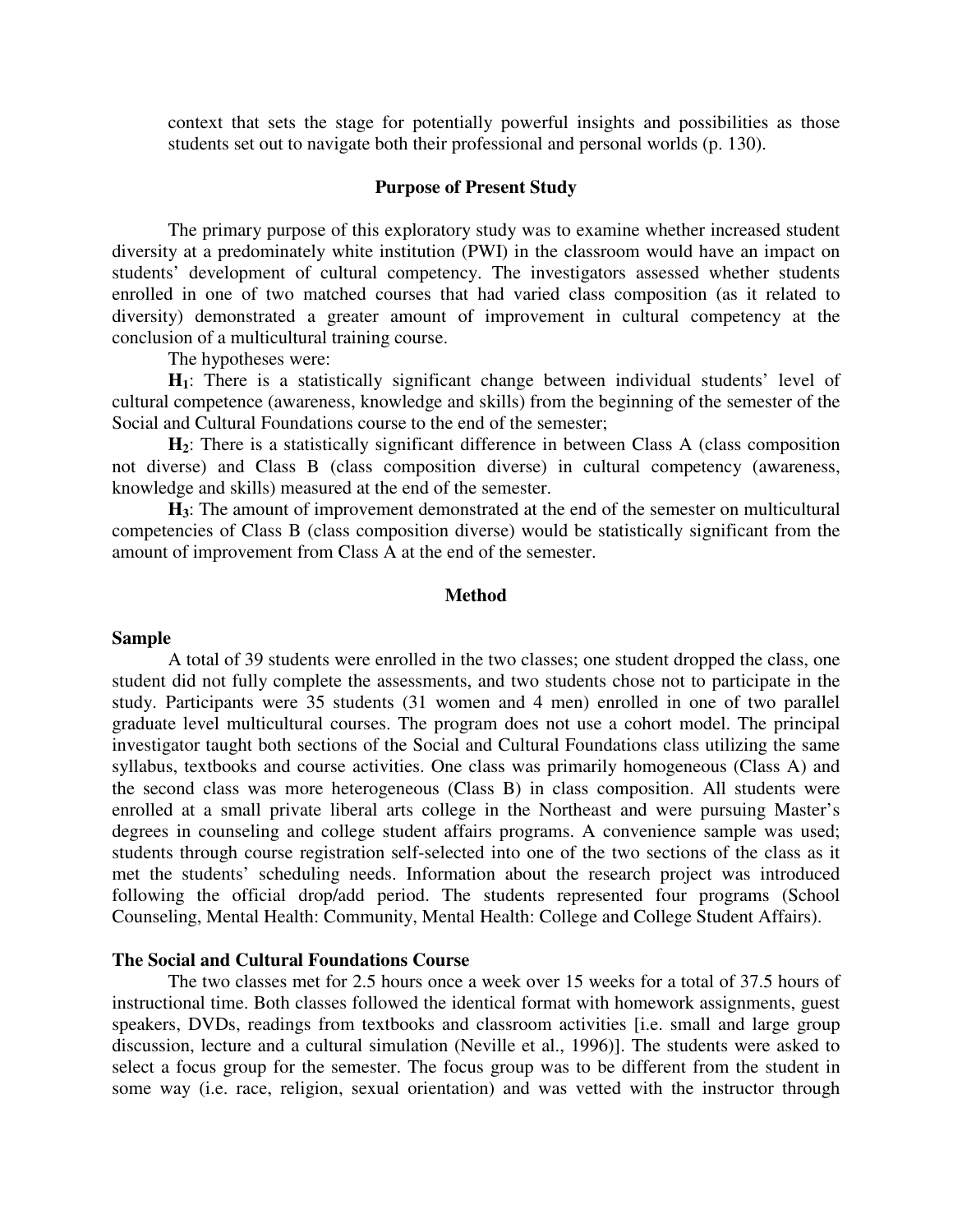conversation for each class. As a writing intensive class, the students completed weekly reflective journals and awareness activities; three guided interaction papers related to the focus group choice each interaction required high levels of contact with the focus group; a book report that the students shared with classmates related to the focus group; a prescribed culture paper that asked students to compare and contrast personal views on one's own culture with cultural and religious specific readings in two of the required textbooks; and a final guided reflection paper that assessed overall growth as a more culturally competent professional. The first three classes emphasized building rapport, creating a safe environment, and setting ground rules for the class (Ramsey, 1999). This was done with icebreaker activities that explored cultural sameness and differences. In the two of the three classes, students generated ground rules for creating a safe space that would be used through out the semester.

This course was designed to promote an awareness of one's own cultural biases, to expand the knowledge base about different cultural groups, to enhance practical and professional skills to make culturally appropriate interventions, and to encourage basic to complex immersion opportunities. The instructor comes from a multiculturalist and feminist teaching point of view. This foundation has guided the course curriculum content which has expanded beyond the traditional four racial minority groups and discussions on white privilege to include topics related to sexual orientation, gender, religion, class/socioeconomic status, national origin and disability status (Priester, et al. 2008; Smith-Adcock, Ropers-Huilman & Choate, 2004).

The instructor of the class was a seasoned professor who had designed and taught the class for 13 years. The instructor's research interests have included the impact of classroom diversity on the learning environment, and individual student's progress in multicultural education. In respect for full disclosure the instructor identifies as: European American, female, and as a lesbian.

## **Demographics**

The students in both classes attend a PWI. Students enrolled in Class A (N=19), the more homogenous class were 95% female ( $n=18$ ) and 5% male ( $n=1$ ). The age the participants ranged from 20-35 years old; 20-24 (68%, n=13), 25-29 (26%, n=5) and 30-35 (5%, n=1). The 19 participants self identified as  $89\%$  (n=17) European American and  $11\%$  (n=2) as students of color. In examining religion 84% (n=16) identified as Christian, and 16% (n=3) as non-Christian. In regard to sexual orientation 95% (n=18) identified as heterosexual and 5% (n= 1) a sexual minority.

Students enrolled in Class B ( $N=16$ ), the more heterogeneous class, were 81% female  $(n=13)$  and 18% male  $(n=3)$ . The age the participants ranged from 20-35 years old; 20-24 (76%, n=12), 25-29 (19%, n=3) and 30-35 (6%, n=1). The 16 participants self identified as 69% (n=11) European American and 31% (n=5) as students of color. In examining religion 69% (n=11) identified as Christian, and 31% (n=5) as non-Christian. In regard to sexual orientation  $100\%$ (n=16) identified as heterosexual.

It is important to note that the number of participants that self-identified from each racial/ethnic, religious, and sexual orientation category was too small to conduct useful analysis so this data was collapsed into dichotomous variables. The demographics were divided into groupings of those who identified with characteristics of the dominant culture (i.e. European American, Christian and heterosexual), and those who did not (i.e. students of color, non-Christian [Jewish, Muslim, non-believers, no religious upbringing and atheist] and sexual minority [bisexual, gay/lesbian and transgendered]). Age and gender were not collapsed.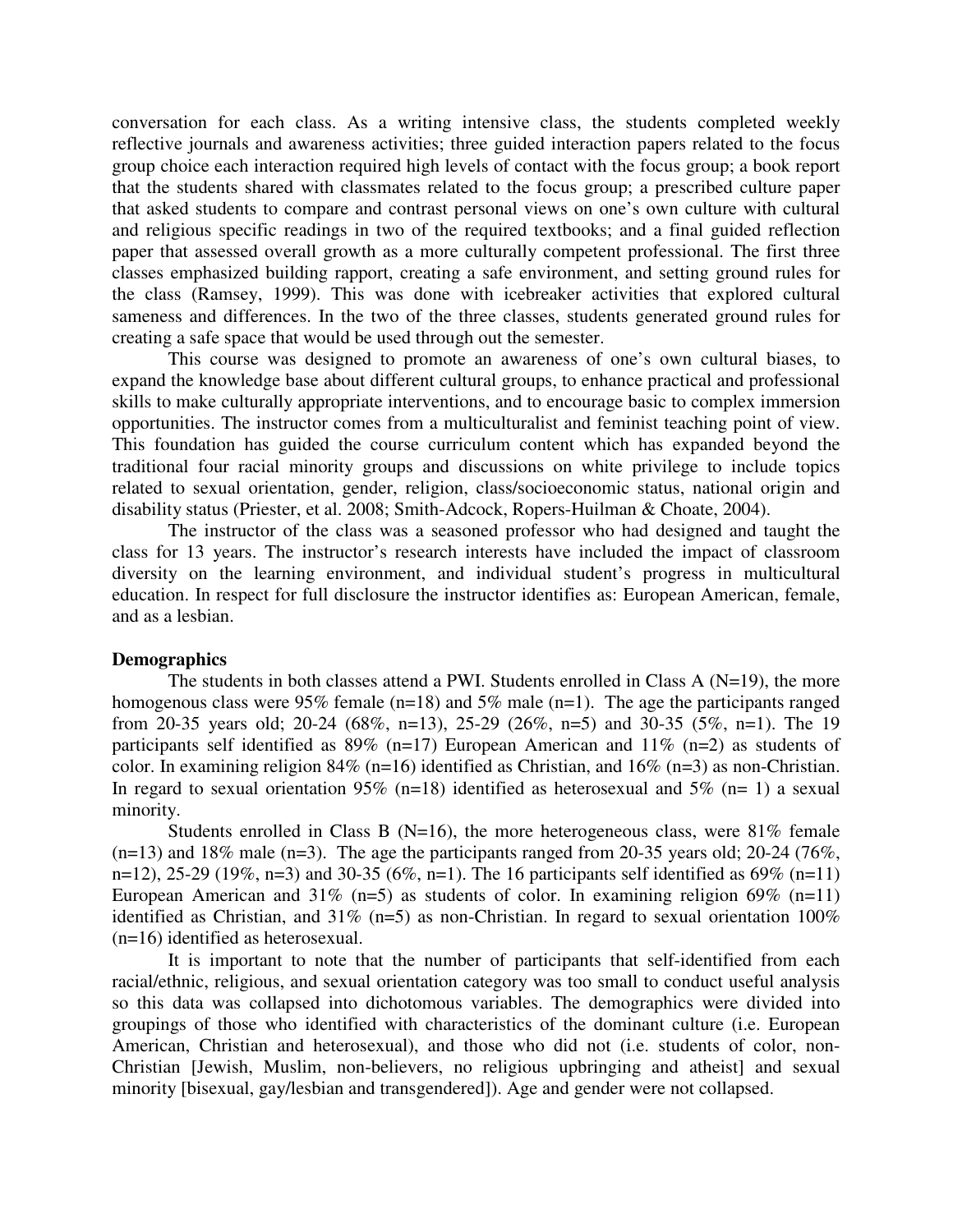## **Instrument**

D'Andrea, Daniels & Heck (1991) created the MAKSS-C to assess student's multicultural competence. The MAKSS-C was chosen over the MAKSS-CE-R after consultation with the first author of the instrument (M. D'Andrea, personal communication, February 10, 2009) The MAKSS-C and MAKSS-CE-R are measures that were developed to assess the multicultural counseling competencies based on the model of cross-cultural counseling by Sue et al. (1982). Additionally, the MAKSS-C is longer than MAKSS-CE-R, and was described as better suited for use with students as a tool to measure competencies and develop students' own self-awareness. The MAKSS-CE-R was described as better utilized as a research tool—not for self-assessment, and by using the MAKSS-C, students would continue to gain the benefit of thinking about their own sense of self-awareness. The MAKSS-C has 60 items that give a total score and three subscale scores. The three subscales: Awareness (20 items), Knowledge (20 items) and Skills (20 items). Students respond by using three different 4-point Likert scales. Students are considered to have higher competencies if their score is higher in each subscale.

 The MAKSS-C has been found to be a reliable and valid measure of multicultural competency. The reliability coefficients were obtained by using Cronbach's alpha, Awareness: .75, Knowledge: .90, and Skills: .96 (D'Andrea et al., 1991).

## **Procedure**

Once approval from the college's institutional review board on human studies was obtained, the principal investigator introduced the study to the two classes. Students were informed that participation was voluntary, that the students were free to refuse participation, and that participation would not affect students' grades negatively or positively. The students also were informed that they could withdraw from the study at anytime without adverse affects on final grades in the class. Students demonstrated their agreement by signing an informed consent form that included age and program of study. Students who agreed to participate allowed the investigator to collect their pre-test and post-test MAKSS-C and to utilize their written work (culture papers) to gain demographic information about the students. Utilizing the culture paper to collect demographic information would allow students to express freely how they identified themselves. Students also knew that if the information given in the culture papers was not clear, the principal investigator would meet with the student to address any confusion as how the student identified.

#### **Results**

Study data was analyzed using descriptive statistics and t-tests. To examine the effect of diverse class composition on multicultural competencies, differences in pre- and posttest scores on the MAKSS-C were compared. For all means, higher scores indicate self-reporting of higher levels of multicultural competency. The range of possible points on each subscale is 20-80 points.

All students in classes A and B self-reported improvement in their scores in each of the MAKSS-C subscales. Students in Class A (n=19) demonstrated a significant difference in all three subscales from the beginning of the 15-week course to the end of the class: Awareness  $(t=2.95; df=18; p<.05)$ ; Knowledge  $(t=4.86; df=18; p<.05)$ ; Skills  $(t=5.99; df=18; p<.05)$ .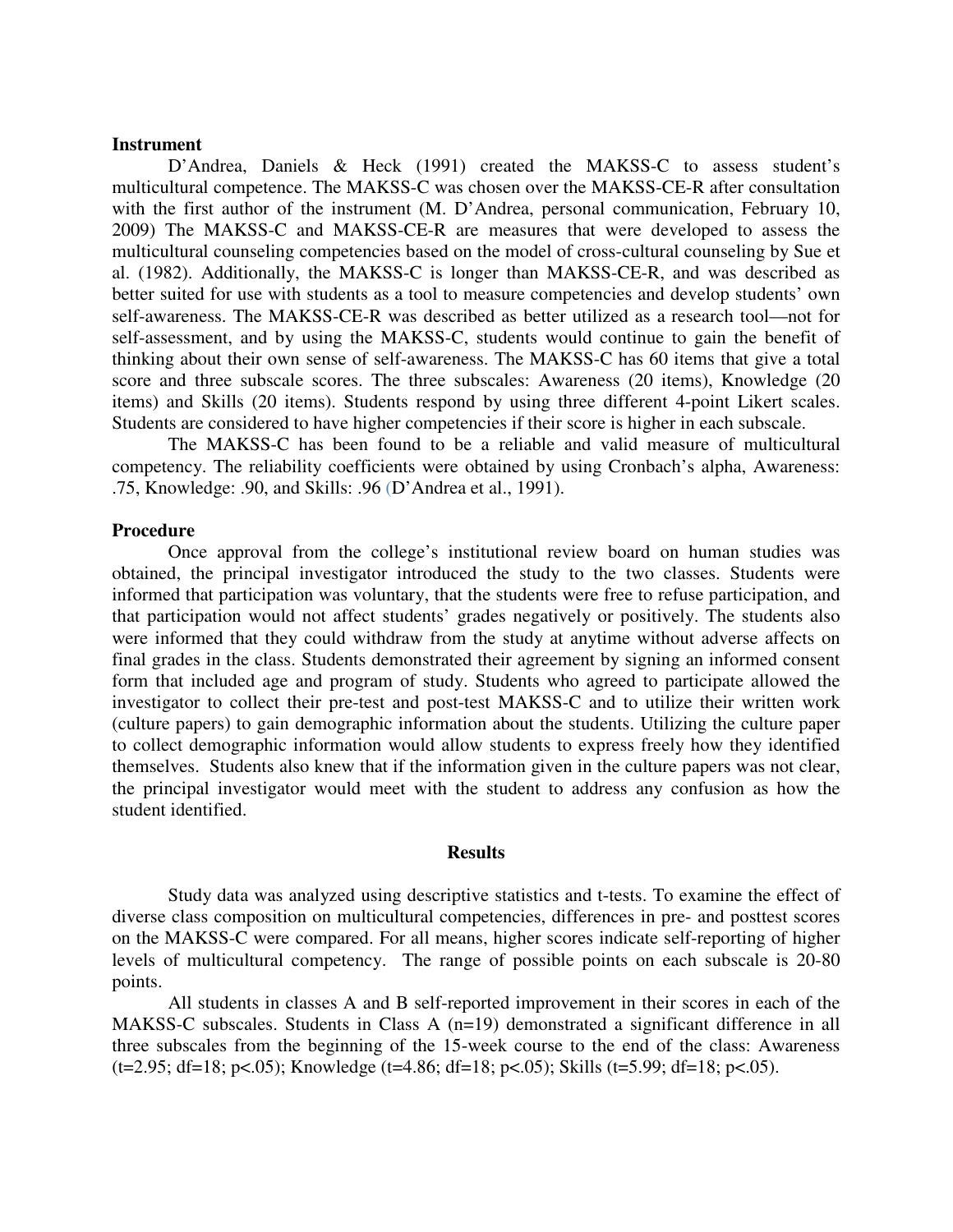Students in Class B (n=16) also demonstrated a significant difference in all three subscales from the beginning of the class to the end of the class: Awareness ( $t=5.75$ ;  $df=15$ ; p<.05); Knowledge (t=6.03; df=15; p<.05); Skills (t=6.04; df=15; p<.05).

A t-test analysis was conducted to describe the differences between the two classes both at pre- and posttest. Since the students in the existing sample were members of two intact groups, their answers on measures of the dependent variables might have varied systematically at pretest because of their group association. In examining the analysis between the two classes at pretest, no significant differences were found for any of the three subscales. Comparison between Class A and Class B of the MAKSS-C posttest scores were statistically significant for each of the subscales: Awareness (t = -2.377, p<.05), Knowledge (t = -2.851, p<.01) and Skills (t = -2.814, p<.01) (refer to Table 1).

## Table 1

Difference in Pretest and Posttest Means between Class A and Class B (n=35)

| Competence    | $\boldsymbol{M}$ | SD    | $\boldsymbol{t}$ | 95% CI for Mean |          |
|---------------|------------------|-------|------------------|-----------------|----------|
|               |                  |       |                  | Upper           | Lower    |
| Awareness     |                  |       |                  |                 |          |
| Pretest       | $-.477$          | 1.779 | $-.268$          | $-4.096$        | 3.142    |
| Posttest      | $-5.132$         | 2.159 | $-2.377*$        | $-9.530$        | $-.733$  |
| Knowledge     |                  |       |                  |                 |          |
| Pretest       | $-1.441$         | 2.891 | $-.498$          | $-7.330$        | 4.449    |
| Posttest      | $-6.352$         | 2.228 | $-2.851**$       | $-10.892$       | $-1.812$ |
| <b>Skills</b> |                  |       |                  |                 |          |
| Pretest       | $-3.026$         | 2.466 | $-1.227$         | $-8.044$        | 1.992    |
| Posttest      | $-5.852$         | 2.080 | $-2.814**$       | $-10.092$       | $-1.612$ |

 $* = p > .05$ 

 $*={p>}.01$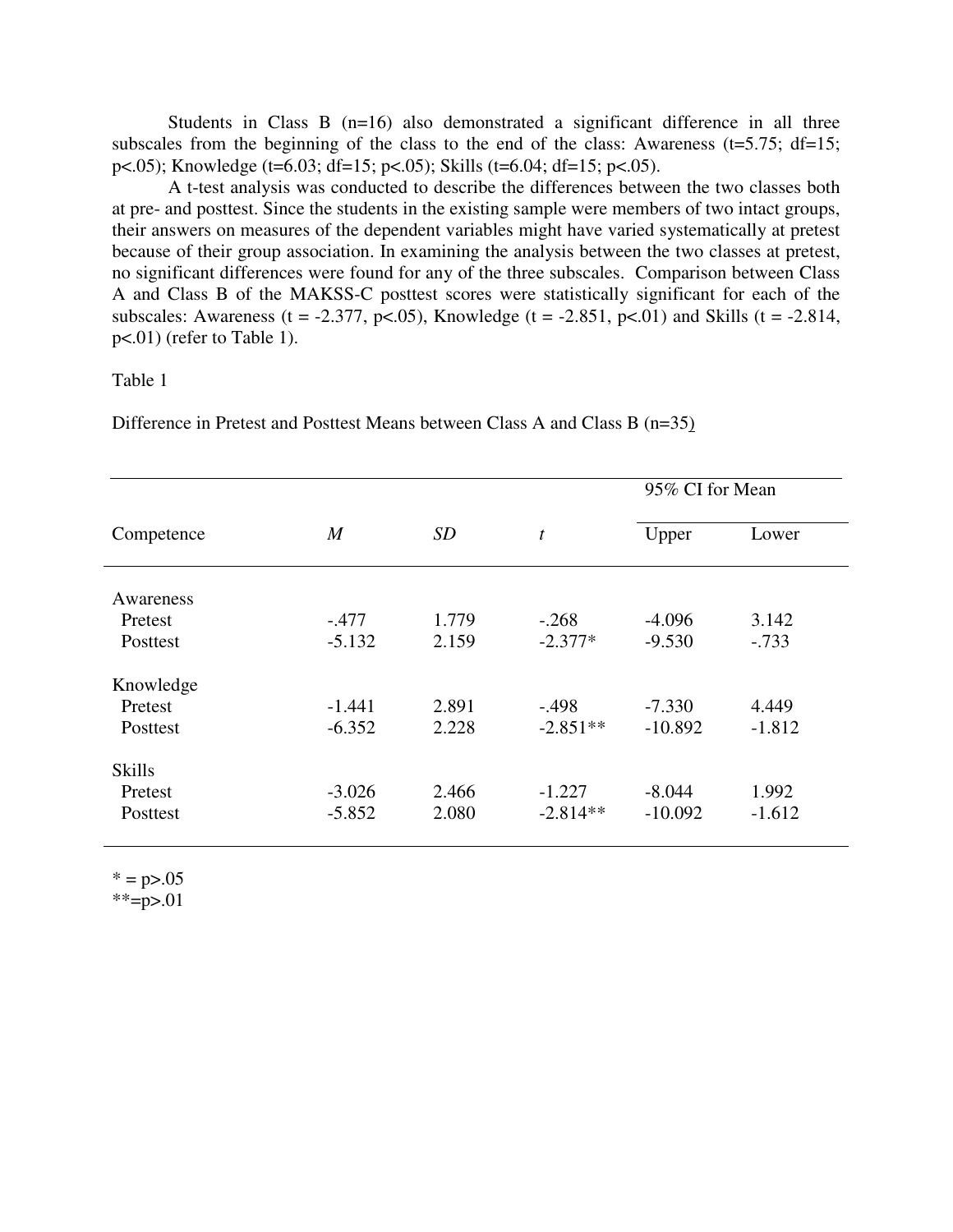Independent t-tests were also performed to investigate whether the amount of difference in students' scores between pre- and posttest differed significantly on any of the measures of the dependent variables. Although students in both classes improved their scores on the MAKSS-C between the beginning and the end of the semester, and it appears that scores for Class B seem to have a larger change, no significant difference was found between the amount the change between Class A and Class B on the Awareness subscale  $(t = .107, p < .05)$  the Knowledge subscale (t = .119, p. <. 05), or the Skills subscale (t = .369, p <. 05). This data is provided in Table 2.

## Table 2

Differences in Posttest Scores between Class A and Class B (n=35)

|               |                |           |                  | 95% CI for Mean |       |
|---------------|----------------|-----------|------------------|-----------------|-------|
| Competence    | $\overline{M}$ | <i>SD</i> | $\boldsymbol{t}$ | Upper           | Lower |
| Awareness     | $-4.655$       | 2.805     | $-1.659$         | $-10.363$       | 1.054 |
| Knowledge     | $-4.911$       | 3.068     | $-1.600$         | $-11.159$       | 1.336 |
| <b>Skills</b> | $-2.826$       | 3.098     | $-.912$          | $-9.150$        | 3.499 |

 $* = p > .05$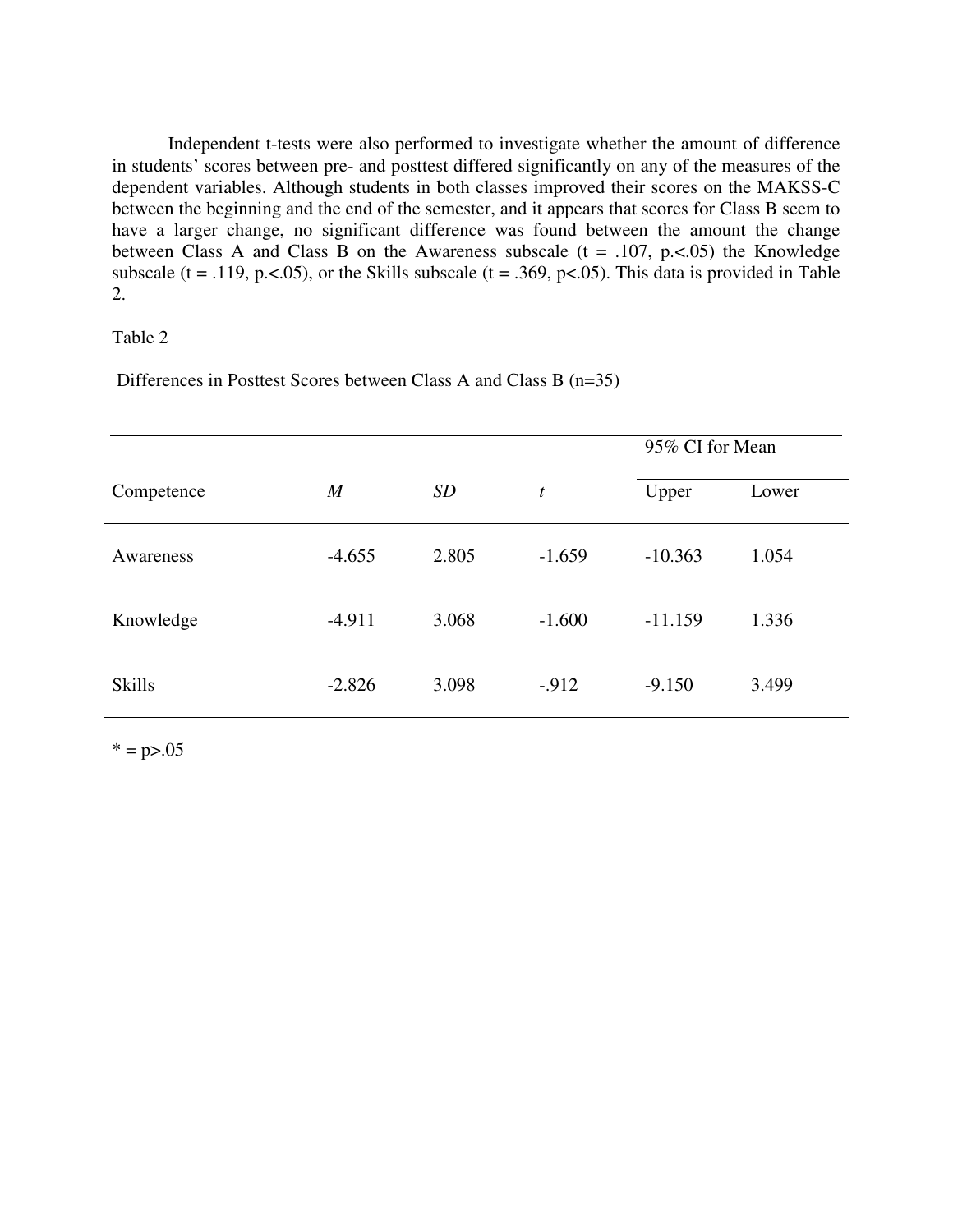#### **Limits**

Some limitations should be considered with respect to the findings of this study. First, it is imperative to acknowledge that becoming a culturally competent counselor is an ongoing process. A one-semester multicultural training course may serve as a partial component of longterm multicultural development, but that enduring improvement cannot be confirmed as part of a 15-week course. Second, the use of a non-randomized convenience sample with representation of participants from only one institution impacts the ability to generalize the results. Third, because only self-reported data was collected, it is possible that students may have inflated their responses due to social desirability. Self-reported responses may also reflect anticipated rather than actual behaviors and attitudes. Fourth, small sample size meant the variables had to be reported as dichotomous (dominate culture vs. non-dominant culture) and not as individual variables. Fifth, the youthful age of the class compositions may have been impacted by students still in emerging adulthood and not be representative of all counselor education programs. Finally, as previously noted the principal investigator was the instructor of both classes; while this may have assisted with consistency between the classes, it may have also impacted how students self-reported on the assessment instrument. Additionally, the principal investigator was aware of potential basis and utilized journaling, colleague consultation and vigilant selfawareness.

#### **Discussion**

The study sought to examine if the diversity of the classroom composition had an impact on cultural competence. The results indicate that the class content as it was designed appears to enhance cultural competence for all students regardless of race, religion, gender, and sexual orientation. It did not matter which of the two classes the students were enrolled in for a statistically significant difference between the pre-MAKSS-C and the post-MAKSS-C to be observed. This confirmed the researchers' prediction that there would be a statistically significant change between individual students' level of cultural competence (awareness, knowledge and skills) from the beginning of the semester of the course to the end of the semester. At pre-test, it was also confirmed that there was no significant difference between Class A and B.

When Class A and Class B were compared to see if Class B's mean post-test scores were significantly different on the post-MAKSS-C from Class A, it was found that there was statistically significant difference. This confirmed the researchers' prediction that there would be a statistically significant difference in between Class A and Class B in cultural competency (awareness, knowledge and skills) measured at the end of the semester. It is important to note that the magnitude of the difference was not statistically significant. The researchers cannot conclude that class composition primarily influenced the difference in the post-test scores. This raises the question regarding the minimal critical mass needed to have both the classroom environment and the class content impact multicultural competence (Abreu et al., 2000).

Reynolds (1995) suggested examining the impact of student composition in the classroom as an important area for research. It is hoped that the differences between the scores of the students in the more heterogeneous class and the students in the more homogeneous class is due to classroom composition. Abreu et al. (2000) indicated that a critical mass of 30% minority representation was needed to support enhanced multiculturalism in an academic program. It would seem then that 30% non-dominant group representation in the classroom would also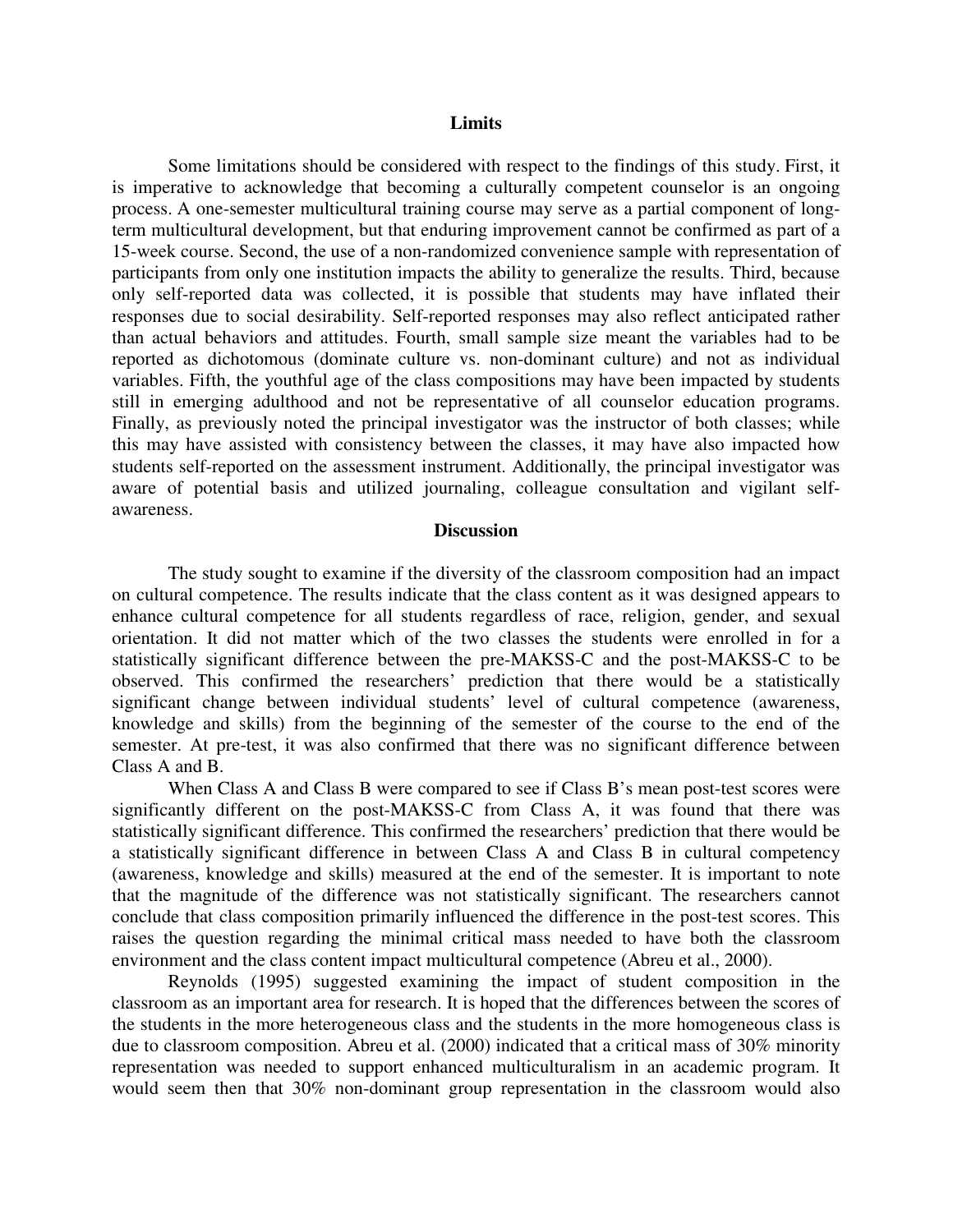promote multiculturalism. In this study the threshold of 30% non-dominant group representation was met and resulted in a statistically significant change in scores, but the magnitude of change was not significant. More investigation is needed examining critical mass. There seems to be a need for further research regarding how a higher percentage of classroom diversity may or may not impact the design of course content and structure of classes. Qualitative research to further assess this may provide additional insight. There may be more innovative ways that educators may be able to take advantage of the teachable moment that increased diversity presents in the classroom. Other questions arise on how the training needs of the dominant culture students and those outside the dominant culture are met. Are they mutually exclusive or overlapping?

In several areas of literature, there have been discussions of the needs of dominant culture students (D'Andrea & Daniels, 1999; Neville et al., 1996). One long-standing issue has been trainee resistance, specifically White students' resistance to racial/ethnic issues and the need to find a balance between the challenges and support that is offered in the classroom. Kiselica (1998) also offered that White students might find it helpful to work with a White faculty member serving as a role model as it pertains to multicultural issues and the development of culturally competent practice. For students of color, the identified challenges include: colleagues who are not as interested in multicultural issues, faculty who are uncomfortable with multicultural issues, and the potential differences between developmental progress of students of color and their dominate cultural counterparts (Auletta & Jones, 1994; Rooney, Flores, & Mercier 1998; Zalaquett et al., 2008). Coleman (2006) states:

faculty … may want to pay particular attention to including a balance of didactic and experiential components related to race and ethnicity (for students of color) with less structured activities that facilitate White students' critical interactions with their racial/ethnic minority colleagues." (p. 180)

 Chao, Wie, Good and Flores (2011) suggest that there may be a need to develop differential education for White students and students of color. At minimum, looking at the impact of coteaching multicultural competency classes with a faculty member of color and a White faculty member could offer some interesting insights. There may be ways to be more purposeful in classroom management that would encourage more inter-cultural dialogue with students or to look more closely at the ways in which faculty create moments for inter-cultural dialogue.

In many cases, cultural diversity classes may be an introduction to issues of diversity. More programs using an integrated model of cultural diversity training may help increase knowledge and facilitate more longitudinal studies. After taking a multicultural course, students may or may not continue to develop their cultural competencies as they complete the program and pursue internship. There may be an optimal time in which students need to explore who they are as cultural beings. Chao et al., (2011) suggest that there maybe a ceiling effect that occurs during pre-service training. The profession may need work with professional associations and licensure boards to address post-training continuing education and professional development as it relates to culturally competent practice.

Another important area to examine is how the use of a broader definition of cultural competency to include not only race/ethnicity, but also religion, gender, sexual orientation, socio-economic status and disability can impact students. The level of inclusivity may allow students to connect with each other and to have a place where they may challenge themselves to explore their own cultural competency. Examining multiple kinds of privilege may allow students to develop a more holistic understanding of what it means to live and work in a diverse society.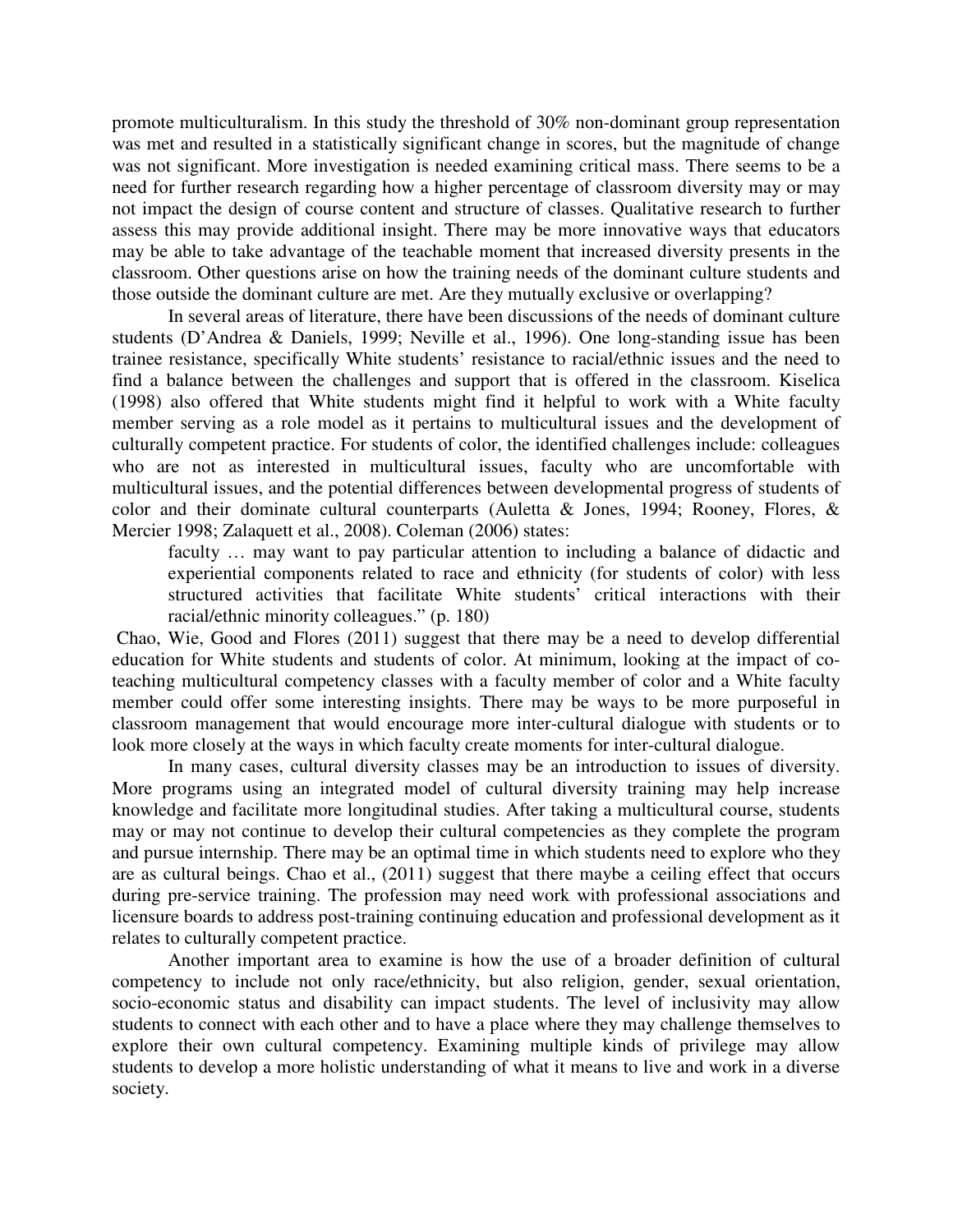Although this study did not examine students' innate interest in cultural competency as students enter programs counselor educators may consider their level of motivation in serving a diverse population. Understanding what inspires students to explore and be open to diversity may help counselor educators to unlock students' resistance to developing cultural competency and ultimately lead them to be better advocates.

As Chao et al. (2011) suggested, multicultural competency requires professionals to actively engage in ongoing deep reflection. Students' willingness to deconstruct personal biases requires maturity and developmental readiness. The journey to multicultural competence is a lifelong process that continues well after the student has received a diploma, and ultimately students will choose to use those skills in daily practice.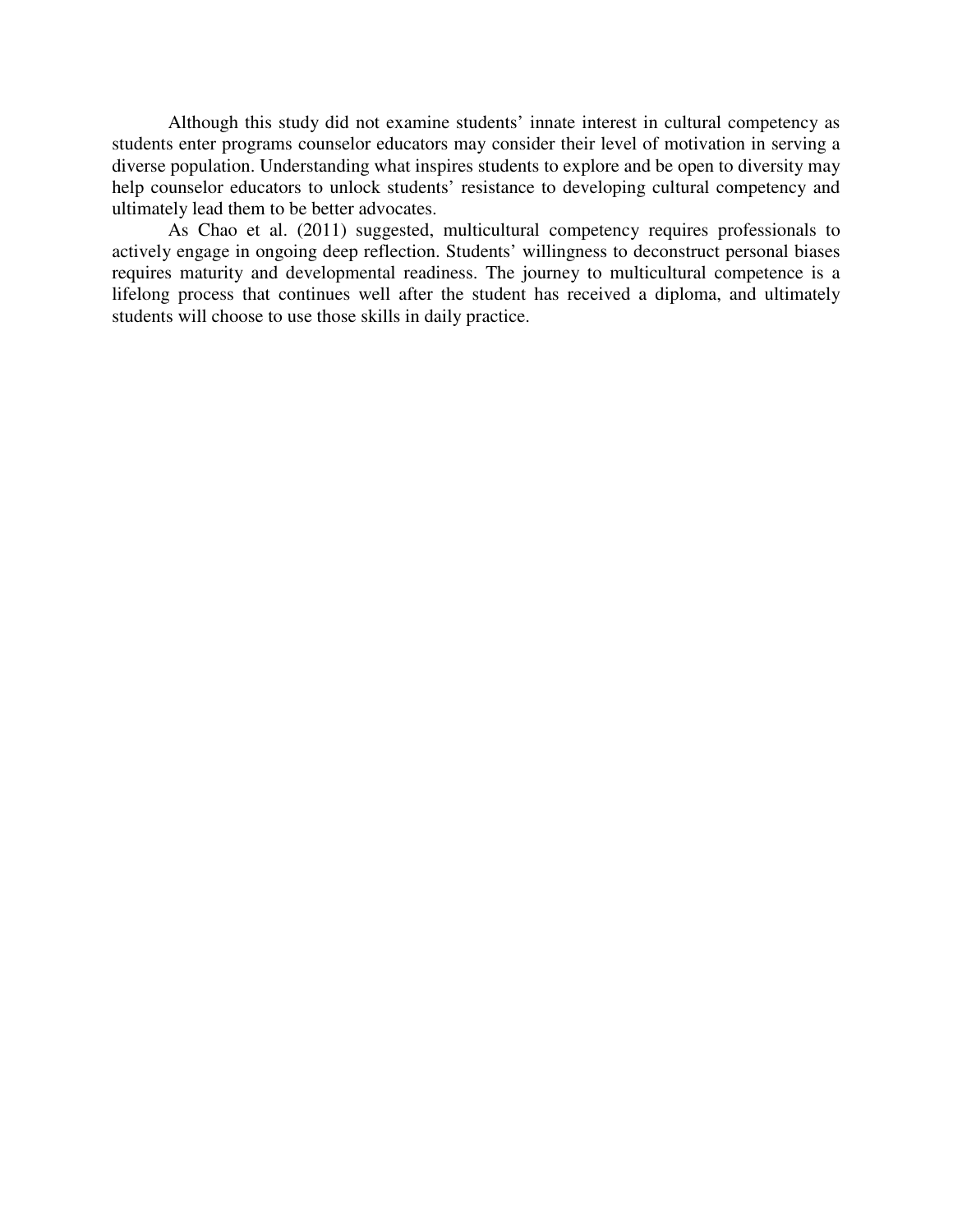## References

- Abreu, J. M., Gim Chung, R. H., & Atkinson, D. R. (2000). Multicultural counseling training: past, present, and future directions. *The Counseling Psychologist, 28*(5)*,* 641- 656. doi: 10.1177/0011000000285003
- American Counseling Association. (2014). *ACA code of ethics.* Alexandria, VA: Author.
- Atkinson, D. R., Morton, G., & Sue, D. W. (1998). *Counseling American minorities: A crosscultural perspective* (5th ed.). Boston: McGraw-Hill.
- Auletta, G. S. & Jones, T. (1994). Unmasking the myths of racism. In D. F. Halpern & Associates (Ed.) *Changing college classrooms* (pp. 165-174). San Francisco, CA: Jossey-Bass Publishers.
- Cartwright, B. Y., Daniels, J., & Zhang, S. (2008). Assessing multicultural competence: Perceived versus demonstrated performance. *Journal of Counseling & Development, 86*(3), 318-322. Retrieved from http://www.counseling.org/publications/journals.aspx
- Chao, R.C., Wei, M., Good, G. E. & Flores, L. Y. (2011). Race/Ethnicity, color-blind racial attitudes, and multicultural counseling competence: The moderating effects of multicultural counseling training. *Journal of Counseling Psychology, 58*(1), 72-82. doi:10.1037/a0022091
- Coleman, M. N. (2006). Critical incidents in multicultural training: An examination of student experiences. *Journal of Multicultural Counseling and Development,* 34*(3)*, 168- 182. Retrieved from http://www.counseling.org/publications/journals.aspx
- Council for Accreditation of Counseling and Related Education Programs (CACREP). (2009). *2009 Standards*. Author.
- D'Andrea, M. & Daniels, J. (1999). Understanding the different psychological dispositions of white racism: a comprehensive model for counselor educators and practitioners. In M. S. Kiselica (Ed.), *Confronting prejudice and racism during multicultural training* (pp. 59-87). Alexandria, VA: American Counseling Association.
- D'Andrea, M., Daniels, J., & Heck, R. (1991). Evaluating the impact of multicultural counseling training. *Journal of Counseling & Development, 70*, 143-150. Retrieved from http://www.counseling.org/publications/journals.aspx
- Heppner, M. J., & O'Brien, K. M. (1994). Multicultural counselor training: students' perceptions of helpful and hindering events. *Counselor Education & Supervision. 34*(1), 4-19. Retrieved from http://www.counseling.org/publications/journals.aspx
- Herdlein, R. (2004). Survey of senior student affairs officers regarding relevance of graduate preparation of new professionals. *NASPA Journal, 42*(1), 51-71. Retrieved from http://journals.naspa.org/
- Junn, E. N. (1994). Experiential approaches to enhancing cultural awareness. In D. F. Halpern & Associates (Ed.) *Changing college classrooms (pp. 128-164).* San Francisco, CA: Jossey Bass.
- Kelly, B. T. & Gayles, J. G. (2010). Resistance to racial/ethnic dialog in graduate preparation programs. *College Student Affairs Journal, 29*(1), 75-85.
- Kim, B. S. K., & Lyons, H. Z. (2003). Experiential activities and multicultural counseling competence training. *Journal of Counseling & Development, 81*(4), 400-408. Retrieved from http://www.counseling.org/publications/journals.aspx
- King, P. M. & Howard-Hamilton, M. (2003). An assessment of multicultural competence. *NASPA Journal, 40*(2), 119-133. Retrieved from http://journals.naspa.org/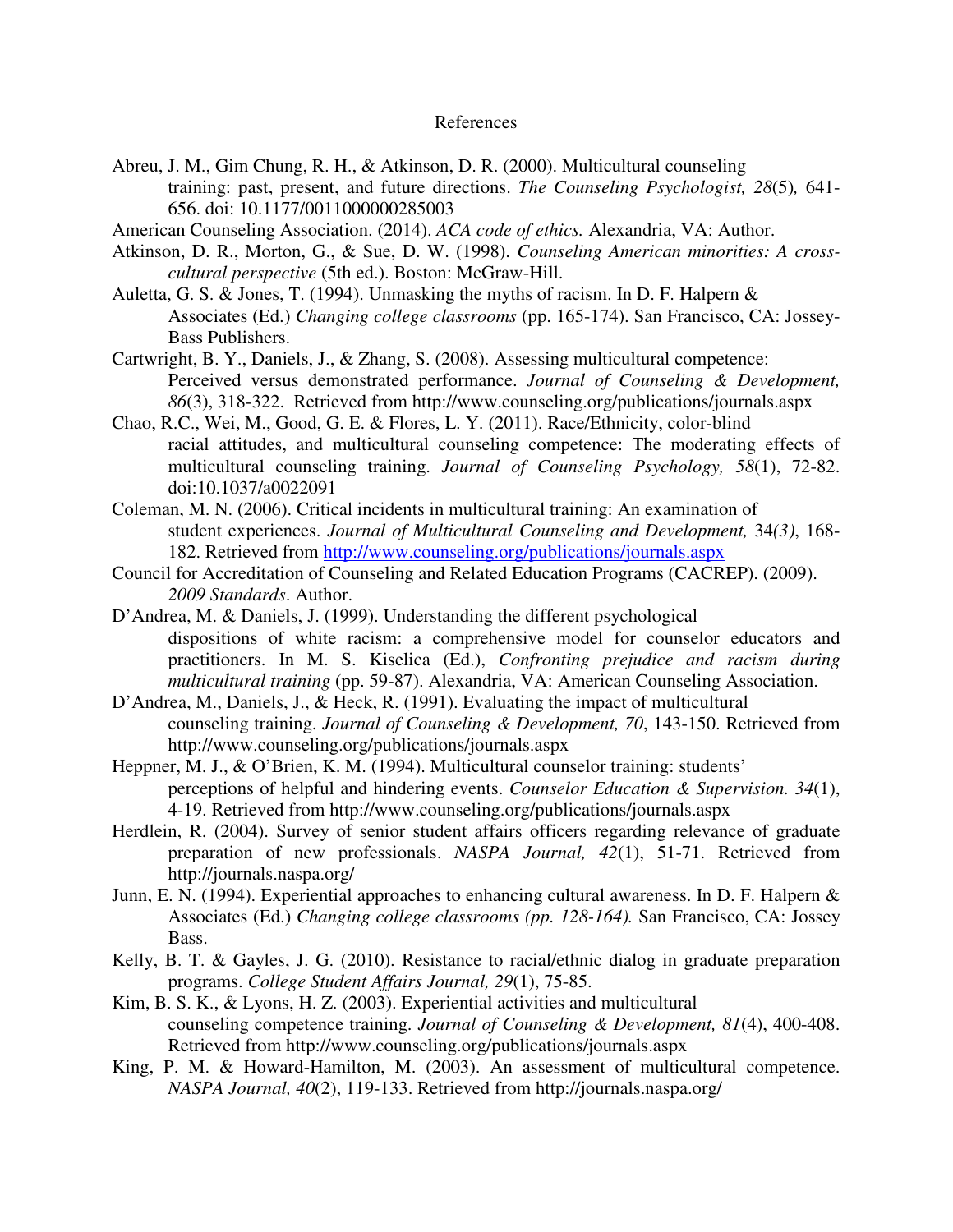- Kiselica, M. S. (1998). Preparing Anglos for the challenges and joys of multiculturalism. *The Counseling Psychologist, 26*(1), 5-21. doi:10.1177/0011000098261001
- Lewis, A. & Hayes, S. (1991). Multiculturalism and the school counselor curriculum. *Journal of Counseling and Development, 70,* 119-126. Retrieved from http://www.counseling.org/publications/journals.aspx
- Mattar, S. (2011). Educating and training the next generations of traumatologists: Development of cultural competencies. *Psychological Trauma: Theory, Research, Practice, and Policy, 3*(3), 258-265. Retrieved from http://www.apa.org/pubs/journals/tra/index.aspx
- Neville, H. A., Heppner, M. J., Louie, C. E., Thompson, C. E., Brooks, L., & Baker, C. E. (1996). The impact of multicultural training on white racial identity attitudes and therapy competencies. *Professional Psychology: Research and Practice, 27*(1), 83-89. doi: 10.1037/0735-7028.27.1.83
- Ponterotto, J. G., Alexander, C. M., & Grieger, I. (1995). A multicultural competency checklist for counseling training programs. *Journal of Multicultural Counseling and Development, 23*(1), 11-20. Retrieved from http://www.counseling.org/publications/journals.aspx
- Priester, P. E., Jones, J. E., Jackson-Bailey, C. M., Jana-Masri, A., Jordan, E. X., & Metz, A. J., (2008). An analysis of content and instructional strategies in multicultural counseling courses. *Journal of Multicultural Counseling and Development, 36(1)*, 29-39. Retrieved from http://www.counseling.org/publications/journals.aspx
- Ramsey, M. (1999). How to create a climate for cultural diversity appreciation within the classroom. In M. S. Kiselica (Ed.), *Confronting prejudice and racism during multicultural training* (pp. 25-42). Alexandria, VA: American Counseling Association.
- Reynolds, A. L. (1995). Challenges and strategies for teaching multicultural counseling courses. In J. S. Ponterotto, J. M. Casas, L. A. Suzuki, & C. M. Alexander (Eds.), *Handbook of multicultural counseling* (pp. 312-330). Thousand Oaks, CA: Sage Publications.
- Rooney, S. C., Flores, L. Y., & Mercier, C. A. (1998) Making multicultural education effective for everyone. *The Counseling Psychologist, 26*(1), 22-32. Retrieved from http://tcp.sagepub.com/
- Smith, T. B., Rodriquez, M. D. & Bernal, G. (2011). Culture. *Journal of Clinical Psychology, 67*, 166-175. Retrieved by http://onlinelibrary.wiley.com/journal/10.1002/(ISSN)1097-4679
- Smith-Adcock, S., Ropers-Huilman, B., & Choate, L. H. (2004). Feminist teaching in counselor education: promoting multicultural understanding. *Journal of Multicultural Counseling and Development, 32,* 402-413. Retrieved from http://www.counseling.org/publications/journals.aspx
- Sue, D. W., Bernier, J. E., Durran, A., Feinberg, L., Pedersen, P., Smith, J., & Vasquez-Nuttail, E. (1982). Position paper: Cross-cultural counseling competencies. *The Counseling Psychologist, 10*, 45-52. Retrieved from http://tcp.sagepub.com/
- Tomlinson-Clarke, S. (2000). Assessing outcomes in a multicultural training course: a qualitative study. *Counseling Psychology Quarterly*, *13*(2), 221-231. Retrieved from http://www.tandf.co.uk/journals/titles/09515070.asp
- United States Bureau of the Census (2010). Statistical abstract of the United States: PDF version. Washington, DC: Government Printing Office. Retrieved from http://www.census.gov/compendia/statab/2010/2010edition.html